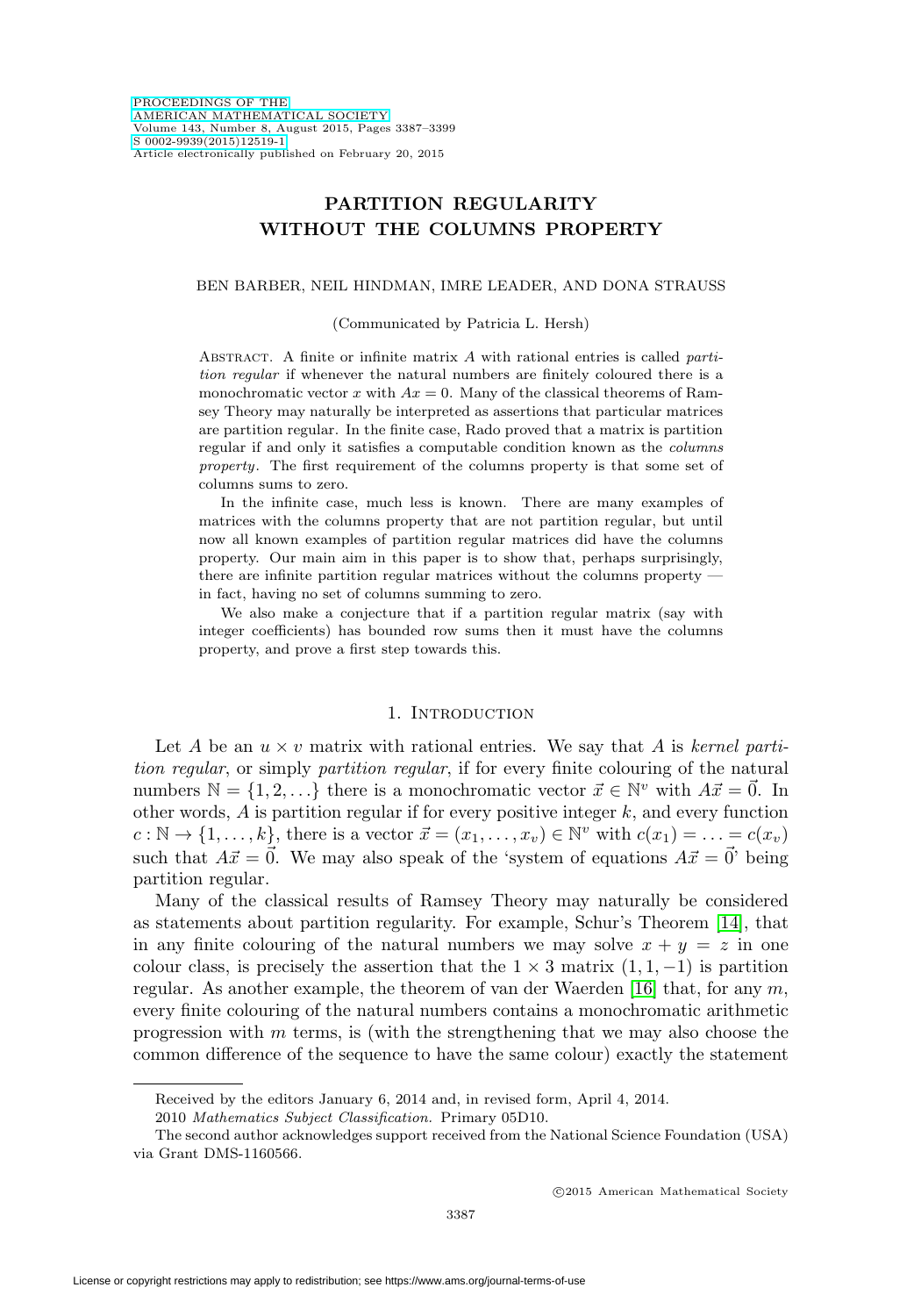that the  $(m-1) \times (m+1)$  matrix

|  |  |  | $\begin{pmatrix} 1 & 1 & -1 & 0 & \ldots & 0 & 0 \\ 1 & 0 & 1 & -1 & \ldots & 0 & 0 \\ 1 & 0 & 0 & 1 & \ldots & 0 & 0 \end{pmatrix}$ |
|--|--|--|--------------------------------------------------------------------------------------------------------------------------------------|
|  |  |  | $\begin{pmatrix} \vdots & \vdots & \vdots & \vdots & \ddots & \vdots \\ 1 & 0 & 0 & 0 & \dots & 1 & -1 \end{pmatrix}$                |
|  |  |  |                                                                                                                                      |

is partition regular.

In 1933 Rado characterized those matrices that are partition regular over N in terms of the columns property.

**Definition 1.1.** Let  $u, v \in \mathbb{N}$  and let A be a  $u \times v$  matrix with entries from  $\mathbb{Q}$ . Denote the columns of A by  $\langle \vec{c}_i \rangle_{i=0}^{v-1}$ . The matrix A satisfies the *columns property* if and only if there exist  $m \in \{1, 2, \ldots, v\}$  and a partition  $\langle I_t \rangle_{t=0}^{m-1}$  of  $\{0, 1, \ldots, v-1\}$ such that

- (1)  $\sum_{i\in I_0} \vec{c}_i = \vec{0}$  and
- (2) for each  $t \in \{1, 2, ..., m-1\}$ ,  $\sum_{i \in I_t} \vec{c}_i$  is a linear combination with coefficients from  $\mathbb Q$  of  $\{\vec{c}_i : i \in \bigcup_{j=0}^{t-1} I_j\}.$

**Theorem 1.2.** Let  $u, v \in \mathbb{N}$  and let A be a  $u \times v$  matrix with entries from Q. Then A is partition regular if and only if A satisfies the columns property.

*Proof.* [\[13,](#page-12-2) Satz IV].

In this paper, we are concerned with partition regularity of infinite systems of homogeneous linear equations or, equivalently, with partition regularity of infinite matrices. In all cases we shall assume that the equations we are dealing with have finitely many terms; that is, each row of the matrix of coefficients has all but finitely many entries equal to 0. The definition of partition regularity for a matrix (or a system of linear equations) is verbatim the same as for finite matrices or systems of equations.

The first example of a (non-trivial) infinite partition regular system of equations was constructed in 1974 [\[5\]](#page-12-3), proving a conjecture of Graham and Rothschild: in any finite colouring of the natural numbers there is a sequence  $x_1, x_2, \ldots$  of natural numbers such that the set

$$
FS(x_1, x_2, \ldots) = \{ \sum_{i \in I} x_i : I \subseteq \mathbb{N}, I \text{ finite and non-empty } \}
$$

is monochromatic. This is also known as the Finite Sums Theorem. (It is worth remarking that the finite analogue of this, known as Folkman's Theorem, stating that, for any m, in any finite colouring of the natural numbers we may find  $x_1, \ldots, x_m$ with  $FS(x_1,\ldots,x_m)$  monochromatic, follows easily from Rado's Theorem.) Since then, several other infinite partition systems have been found — for example, the Milliken–Taylor Theorem [\[12\]](#page-12-4), [\[15\]](#page-12-5) and several systems in [\[6\]](#page-12-6). See [\[7\]](#page-12-7) for general background on this.

We take  $\omega = \mathbb{N} \cup \{0\}$ . The columns property has an obvious extension to infinite matrices.

**Definition 1.3.** Let  $u, v \in \mathbb{N} \cup \{\omega\}$  and let A be a  $u \times v$  matrix with entries from Q. Denote the columns of A by  $\langle \vec{c}_i \rangle_{i \leq v}$ . The matrix A satisfies the *columns property* if and only if there exists a partition  $\langle I_{\sigma}\rangle_{\sigma\leq\mu}$  of v, where  $\mu\in\mathbb{N}\cup\{\omega\}$ , such that

 $\Box$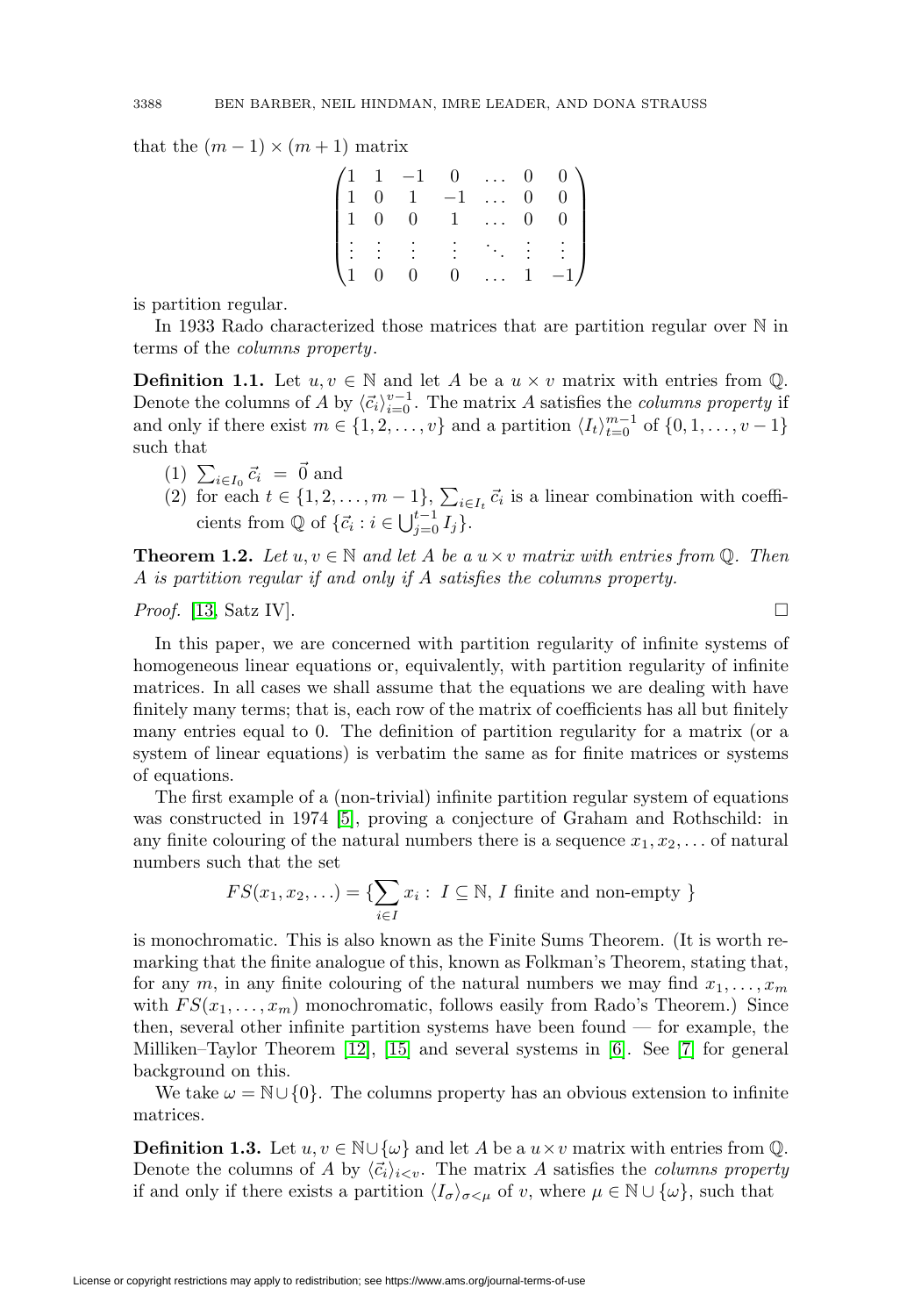- (1)  $\sum_{i\in I_0} \vec{c}_i = \vec{0}$  and
- (2) for each  $t \in \mu \setminus \{0\}$ ,  $\sum_{i \in I_t} \vec{c}_i$  is a linear combination with coefficients from  $\mathbb{Q}$  of  $\{\vec{c}_i : i \in \bigcup_{j < t} I_j\}.$

We stress that the sums in this definition are not required to be finite. Note that infinite sums of columns do always make sense, because our matrices have only finitely many non-zero entries in each row. It is also worth remarking that if one insisted on finite sums then nothing would work: even the matrix corresponding to the Finite Sums Theorem needs infinite sums for the columns property.

It is easy to see that, for infinite matrices, the columns property is not sufficient for partition regularity. Consider for example the system of equations  $x_n - x_{n+1} =$  $y_n, n \in \omega$ . As a matrix equation this corresponds to

$$
\begin{pmatrix}\n1 & -1 & -1 & 0 & 0 & 0 & 0 & \cdots \\
0 & 0 & 1 & -1 & -1 & 0 & 0 & \cdots \\
0 & 0 & 0 & 0 & 1 & -1 & -1 & \cdots \\
\vdots & \vdots & \vdots & \vdots & \vdots & \vdots & \vdots\n\end{pmatrix}\n\begin{pmatrix}\nx_0 \\
y_0 \\
x_1 \\
y_1 \\
\vdots\n\end{pmatrix} = \vec{0}.
$$

The system of equations is not partition regular over  $\mathbb N$  for the trivial reason that it has no solutions there at all; any solution must have  $x_n > x_{n+1}$  for each n. To see that the matrix satisfies the columns property, let  $I_0 = \{0, 2, 4, 6, \ldots\}$  and  $I_1 = \{1, 3, 5, \ldots\}$ . Then  $\sum_{i \in I_0} \vec{c}_i = \vec{0}$  and  $\sum_{i \in I_1} \vec{c}_i = \sum_{t=1}^{\infty} t \vec{c}_{2t}$ .

In the converse direction, it has been the case until now that all known partition regular systems of equations did have the columns property. However, we shall show in Section [2](#page-3-0) of this paper that there is a system of linear equations which is partition regular over N but for which the coefficient matrix has no set of columns summing to zero. We mention in passing that the entries and the columns of this matrix will be 'nicely behaved': all entries are from the set  $\{-1,0,1,2\}$  and each column of the coefficient matrix has at most three nonzero entries.

The example mentioned in the previous paragraph has the property that the row sums of the coefficient matrix are unbounded. We also show in Section [2](#page-3-0) that if A is a matrix which is partition regular over N and the sums of the absolute values of the entries in any row are bounded, then there must be some set of columns that sum to zero. We do not know whether such a matrix must satisfy the full columns property.

The proof that the system mentioned above is partition regular over N depends on the following lemma, which is based on results in [\[2\]](#page-11-0). The lemma refers to central sets. From the point of view of the partition regularity of our system of equations, central sets have two key properties.

- Whenever  $\mathbb N$  is finitely coloured, one of the colour classes must be central.
- Any finite partition regular system of homogeneous linear equations has solutions in any central set (see [\[4,](#page-12-8) Theorem 8.22]). (The corresponding statement is not true for infinite systems.)

In the statement of this lemma,  $m \cdot \mathbb{Z} = \{m \cdot n : n \in \mathbb{Z}\}$  while  $kC = C + C + \cdots + C$  $(k \times)$ .

<span id="page-2-0"></span>**Lemma 1.4.** Let C be a central subset of N. There exist m and K in N such that if  $k \geq K$ , then  $m \cdot \mathbb{Z} \subseteq C - kC$ .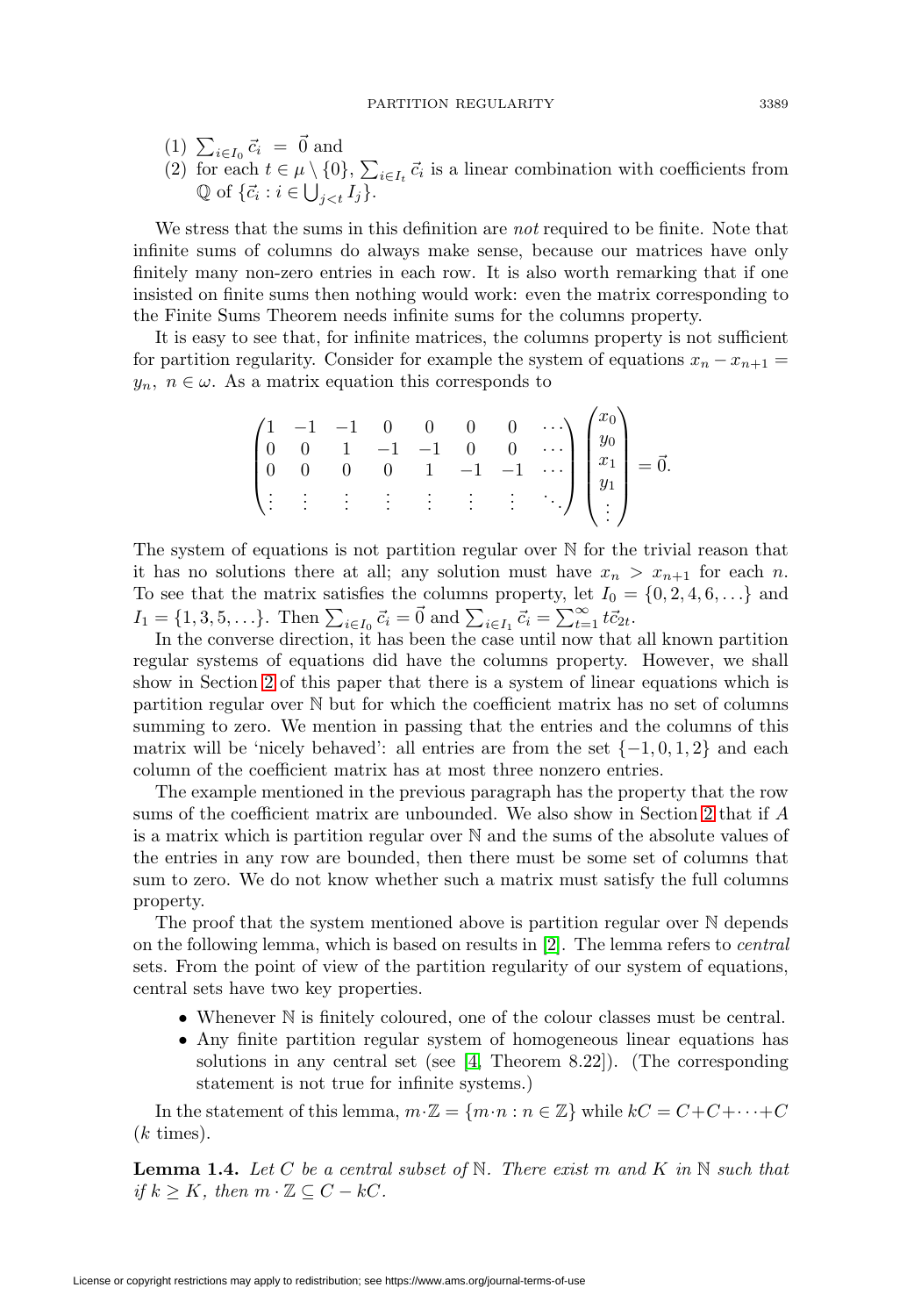Section [3](#page-7-0) consists of a proof of (a generalisation of) Lemma [1.4,](#page-2-0) and also a strengthening of the main result of Section [2](#page-3-0) (namely Theorem [2.1\)](#page-3-1). The proofs depend on the algebraic structure of the Stone–Cech compactification  $\beta N$  of the discrete space N. We give a brief introduction to that structure in that section. We mention that the point of Lemma [1.4,](#page-2-0) and the point of using central sets, is that then the proof of Theorem [2.1](#page-3-1) is clean and direct.

## 2. Partition regularity does not imply the columns property

<span id="page-3-0"></span>In this section we consider the following system of equations:

$$
2x_n + x_{2^n} + x_{2^n+1} + \cdots + x_{2^{n+1}-1} = y_n, \quad n \in \omega.
$$

The simplest way to represent the matrix of coefficients is as an  $\omega \times (\omega + \omega)$  matrix. That is, we let A be the  $\omega \times \omega$  matrix such that, for  $i, j \in \omega$ ,

$$
a_{i,j} = \begin{cases} 2 & \text{if } j = i, \\ 1 & \text{if } 2^i \le j < 2^{i+1}, \\ 0 & \text{otherwise,} \end{cases}
$$

so that

$$
A = \begin{pmatrix} 2 & 1 & 0 & 0 & 0 & 0 & 0 & 0 & 0 & \cdots \\ 0 & 2 & 1 & 1 & 0 & 0 & 0 & 0 & 0 & \cdots \\ 0 & 0 & 2 & 0 & 1 & 1 & 1 & 1 & 0 & \cdots \\ \vdots & \vdots & \vdots & \vdots & \vdots & \vdots & \vdots & \vdots & \ddots \end{pmatrix}.
$$

Letting I be the  $\omega \times \omega$  identity matrix, we then have that the matrix of coefficients for our system of equations is  $(A - I)$ . It is immediate that there is no non-empty set of columns of this matrix summing to  $\vec{0}$ .

<span id="page-3-1"></span>**Theorem 2.1.** For any central subset C of N, there exist 
$$
\vec{x}
$$
 and  $\vec{y}$  in  $C^{\omega}$  such that  
\n
$$
(A -I) \begin{pmatrix} \vec{x} \\ \vec{y} \end{pmatrix} = \vec{0}.
$$
 In particular the system of equations  
\n
$$
2x_n + x_{2^n} + x_{2^n+1} + \cdots + x_{2^{n+1}-1} = y_n, \quad n \in \omega,
$$

is partition regular over N.

*Proof.* Pick m and K as guaranteed for C by Lemma [1.4.](#page-2-0) Pick  $M \in \mathbb{N}$  such that  $2^{M+1} \geq m-2+K$ . Let P be the  $(M+1)\times 2^{M+1}$  matrix consisting of rows  $0, 1, ..., M$ and columns  $0, 1, \ldots, 2^{M+1} - 1$  of A and let  $I_{M+1}$  be the  $(M+1) \times (M+1)$  identity matrix. Then  $(P - I_{M+1})$  satisfies the columns property. Since, as we remarked earlier, any finite partition regular system of homogeneous linear equations has solutions in any central set, we may choose  $\vec{x} = \langle x_i \rangle_{i=0}^{2^{M+1}-1}$  and  $\vec{y} = \langle y_i \rangle_{i=0}^{M}$  in C such that  $\left(P - I_{M+1}\right) \begin{pmatrix} \vec{x} & \vec{y} & \vec{y} \\ \vec{y} & \vec{y} & \vec{y} \end{pmatrix}$  $\bar{y}$  $\mathcal{O}(\epsilon) = \vec{0}$ . That is, for each  $n \in \{0, 1, \ldots, M\}$ , the equation  $2x_n + x_{2^n} + x_{2^{n+1}} + \cdots + x_{2^{n+1}-1} = y_n$  holds.

Let  $r \geq M$  and assume that we have chosen  $\langle x_i \rangle_{i=0}^{2^{r+1}-1}$  and  $\langle y_i \rangle_{i=0}^r$  in C such that for each  $n \in \{0, 1, \ldots, r\}$ , the equation  $2x_n + x_{2^n} + x_{2^n+1} + \cdots + x_{2^{n+1}-1} = y_n$ holds. For  $2^{r+1} \le t \le 2^{r+1} + m - 3$ , let  $x_t = x_{r+1}$ . Let  $k = 2^{r+1} - m + 2$ . Then  $k > K$  and

$$
2x_{r+1} + x_{2r+1} + x_{2r+1+1} + \cdots + x_{2r+1+m-3} = m \cdot x_{r+1} \in m \cdot \mathbb{Z},
$$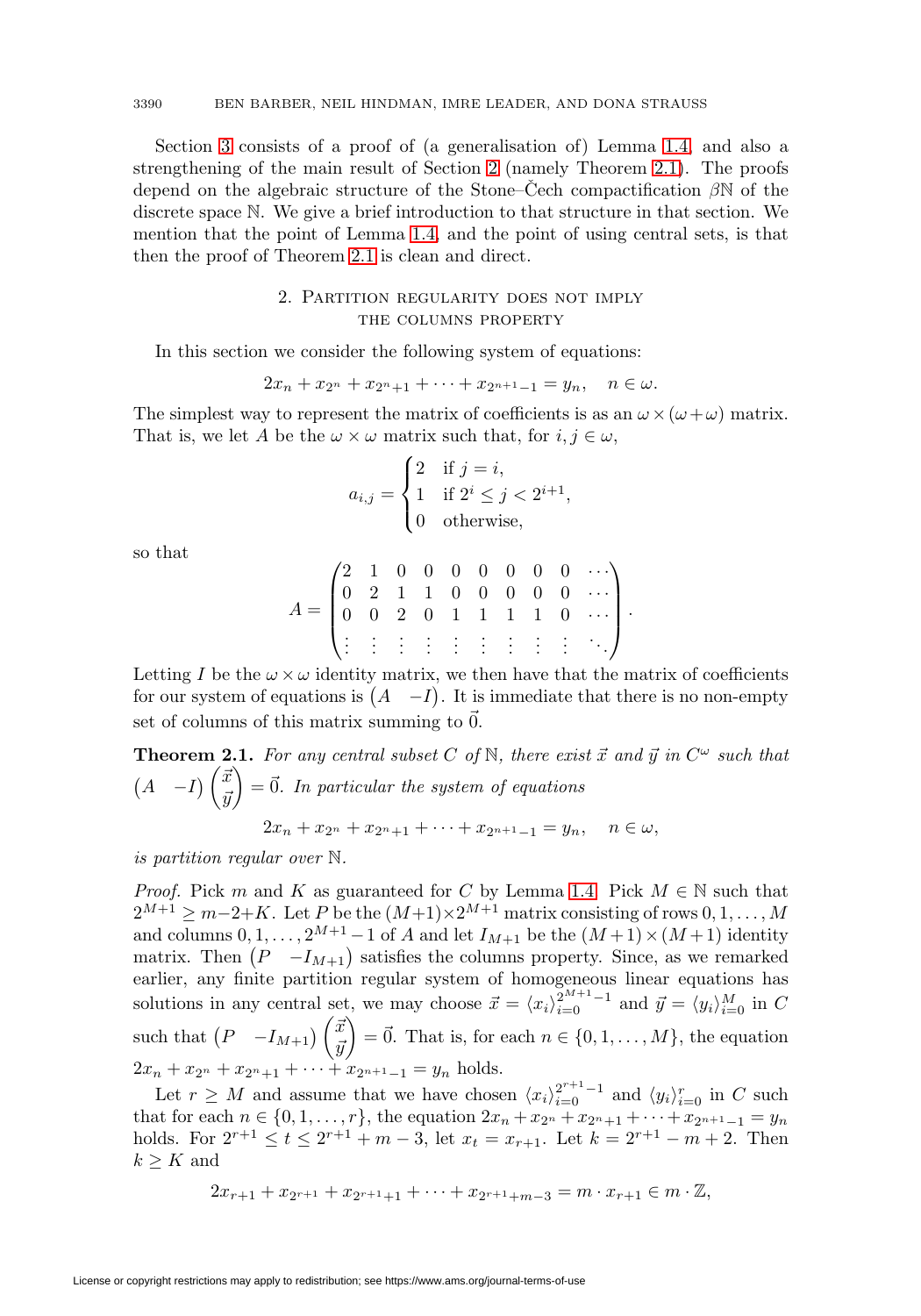so by Lemma [1.4](#page-2-0) we may pick  $y_{r+1} \in C$  and pick  $x_t \in C$  for  $2^{r+1} + m - 2 \le t \le$  $2^{r+2} - 1$  such that  $2x_{r+1} + x_{2^{r+1}} + x_{2^{r+1}+1} + \cdots + x_{2^{r+2}-1} = y_{r+1}$ .

We shall see in Corollary [3.8](#page-10-0) that in fact, one may choose  $\vec{x}$  and  $\vec{y}$  in  $C^{\omega}$  such that  $(A - I) \begin{pmatrix} \vec{x} \\ \vec{x} \end{pmatrix}$  $\bar{y}$  $\vec{a}$  =  $\vec{0}$  and all entries of  $\begin{pmatrix} \vec{x} \\ \vec{x} \end{pmatrix}$  $\bar{y}$ are distinct.

The matrix of Theorem [2.1](#page-3-1) has unbounded row sums.This motivates the following. Let us say that an  $\omega \times \omega$  matrix A with entries from Z has *bounded row sums* if  $\{\sum_{j<\omega} |a_{i,j}| : i < \omega\}$  is bounded.

We now see that if  $A$  is a matrix which is partition regular and has bounded row sums then in fact some non-empty set of columns must sum to zero. In fact, this is pretty much a direct copy of Rado's original proof in the finite case.

<span id="page-4-0"></span>**Theorem 2.2.** Let A be an  $\omega \times \omega$  matrix with entries from Z having bounded row sums. If A is  $KPR/\mathbb{N}$  and  $\vec{c}_i$  denotes column i of A, then there is some  $J \subseteq \omega$ such that  $\sum_{i \in J} \vec{c}_i = \vec{0}$ .

*Proof.* Pick a prime q such that  $\sum_{j<\omega} |a_{i,j}| < q$  for each  $i<\omega$ . Given  $x \in \mathbb{N}$ , pick  $b(x) \in \{1, 2, ..., q-1\}, l(x) \in \omega \text{ and } a(x) \in \omega \text{ such that } x = b(x)q^{l(x)} + a(x)q^{l(x)+1}.$ (Thus  $b(x)$  is the rightmost nonzero digit in the base q expansion of x and  $l(x)$  is the position of that digit.) For  $b \in \{1, 2, \ldots, q-1\}$ , let  $C_b = \{x \in \mathbb{N} : b(x) = b\}$ . Pick  $b \in \{1, 2, ..., q-1\}$  and  $\vec{x} \in C_b^{\omega}$  such that  $A\vec{x} = \vec{0}$ . Let  $d = \min\{l(x_i) : i < \omega\}$ and let  $J = \{i < \omega : l(x_i) = d\}$ . We shall show that  $\sum_{j \in I} \vec{c}_j = \vec{0}$ .

For  $j \in J$ , let  $e_j = a(x_j)$  so that  $x_j = bq^d + e_j q^{d+1}$ . For  $j \in \omega \setminus J$ ,  $l(x_j) > d$  so pick  $e_j \in \mathbb{N}$  such that  $x_j = e_j q^{d+1}$ . Suppose that  $\sum_{j \in J} \vec{c}_j \neq \vec{0}$  and pick some  $i < \omega$ such that  $\sum_{j\in J} a_{i,j} \neq 0$ . Then  $0 = \sum_{j\in J} bq^d a_{i,j} + \sum_{j<\omega} e_j q^{d+1} a_{i,j}$  so q divides  $\sum_{j\in J} ba_{i,j}$  so q divides  $\sum_{j\in J} a_{i,j}$  while  $q > \sum_{j\in J} |a_{i,j}|$ , a contradiction.  $\Box$ 

Remark 2.3. A matrix A which satisfies the weaker condition that  $\{|\sum_{j<\omega} a_{i,j}|:\}$  $i < \omega$  is bounded could be partition regular and have no non-empty set of columns summing to zero. If

$$
A = \begin{pmatrix} -2 & 1 & 0 & 0 & 0 & 0 & 0 & 0 & \cdots \\ 0 & -3 & 1 & 1 & 0 & 0 & 0 & 0 & \cdots \\ 0 & 0 & -4 & 0 & 1 & 1 & 1 & 0 & \cdots \\ \vdots & \vdots & \vdots & \vdots & \vdots & \vdots & \vdots & \vdots & \ddots \end{pmatrix},
$$

then  $(A - I)$  is partition regular; the proof is essentially the same as that of Theorem [2.1.](#page-3-1) Clearly, there is no non-empty set of columns of  $(A - I)$  whose sum is zero.

Very frustratingly, we have been unable to extend Theorem [2.2](#page-4-0) to the following.

<span id="page-4-1"></span>**Conjecture 2.4.** Let A be an  $\omega \times \omega$  matrix with entries from  $\mathbb{Z}$ , and assume that A is partition regular. If A has bounded row sums, then A has the columns property.

If this conjecture is false, might at least a weaker statement be true, that A must satisfy the natural 'transfinite' version of the columns property?

**Definition 2.5.** Let  $u, v \in \mathbb{N} \cup \{\omega\}$  and let A be a  $u \times v$  matrix with entries from  $\mathbb{Q}$ . Denote the columns of A by  $\langle \vec{c}_i \rangle_{i \leq v}$ . The matrix A satisfies the *transfinite columns*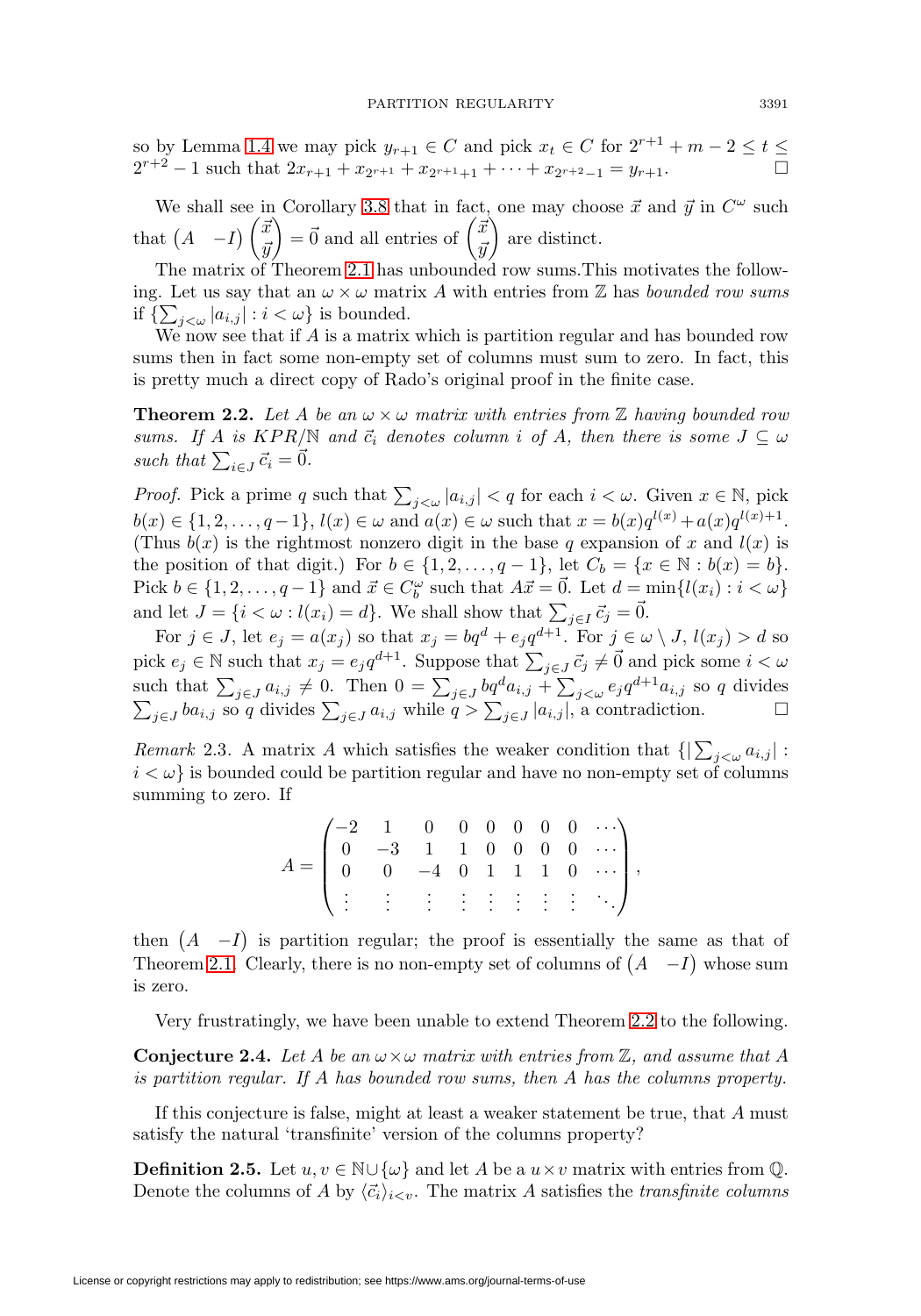property if and only if there exist a countable ordinal  $\mu$  and a partition  $\langle I_{\sigma}\rangle_{\sigma\leq\mu}$  of  $v$  such that

- (1)  $\sum_{i\in I_0} \vec{c}_i = \vec{0}$  and
- (2) for each  $t \in \mu \setminus \{0\}$ ,  $\sum_{i \in I_t} \vec{c}_i$  is a linear combination with coefficients from  $\mathbb{Q}$  of  $\{\vec{c}_i : i \in \bigcup_{j \leq t} I_j\}.$

We remark that, for any given countable ordinal  $\mu$ , it is a straightforward exercise to write down a matrix that has the transfinite columns property with the partition being indexed by  $\mu$ , but without any partition having a smaller indexing ordinal.

Our weaker version of Conjecture [2.4](#page-4-1) would then be:

**Conjecture 2.6.** Let A be an  $\omega \times \omega$  matrix with entries from Z and assume that A is partition regular. If A has bounded row sums, then A has the transfinite columns property.

We saw in the Introduction that the system of equations  $x_n - x_{n+1} = y_n$  satisfies the columns property, but is not partition regular over N. However, as shown at the end of Section [3](#page-7-0) of [\[7\]](#page-12-7), it is partition regular over  $\mathbb{R}$  — meaning that whenever  $\mathbb{R}\setminus\{0\}$ is finitely coloured there is a monochromatic solution to that system of equations. (It was also shown there that it is not partition regular over Q.) This leaves open the possibility that perhaps a sufficiently well-behaved system of equations which satisfies the columns property must at least be partition regular over R. To end this section, we show that this seems not to be the case. The system  $x_n + 2x_{n+1} = y_n$ is about as well behaved as one can wish. The sum of absolute values of entries of each row of the coefficient matrix is 4 and all columns sum to  $1, -1$ , or 3. The matrix equation is

$$
\begin{pmatrix}\n1 & -1 & 2 & 0 & 0 & 0 & 0 & 0 & \cdots \\
0 & 0 & 1 & -1 & 2 & 0 & 0 & 0 & \cdots \\
0 & 0 & 0 & 0 & 1 & -1 & 2 & 0 & \cdots \\
\vdots & \vdots & \vdots & \vdots & \vdots & \vdots & \vdots & \vdots & \ddots\n\end{pmatrix}\n\begin{pmatrix}\nx_0 \\
y_0 \\
x_1 \\
y_1 \\
\vdots \\
\vdots\n\end{pmatrix} = \vec{0}.
$$

The matrix of coefficients satisfies the columns property with  $I_i = \{2i, 2i + 1\}$  for each  $i < \omega$ .

**Theorem 2.7.** The system of equations  $x_n + 2x_{n+1} = y_n$  is not partition regular over R.

*Proof.* We show first that the system is not partition regular over  $\mathbb{O}$ , for which it suffices to show that it is not partition regular over  $\mathbb{Q}^+ = \{x \in \mathbb{Q} : x > 0\}$ . We begin by defining  $\tau : \mathbb{Q}^+ \to \{0,1,2\}$  by  $\tau(x) = i$  if and only if  $\lfloor \log_2(x) \rfloor \equiv i$ (mod 3). Note that if  $\tau(x) = \tau(y)$  and  $y \ge 2x$ , then  $y > 4x$ . (To see this, let  $k = \lfloor \log_2(x) \rfloor$  and  $m = \lfloor \log_2(y) \rfloor$ . Then  $2^{m+1} > y \ge 2x \ge 2^{k+1}$ , so  $m > k$  and therefore,  $m \geq k+3$ . Then  $y \geq 2^m \geq 2^{k+3} > 4x$ .)

As is relatively well known, and at any rate easy to verify, every rational  $x \in (0,1)$ has a unique expansion of the form

$$
x = \sum_{t=2}^{m(x)} \frac{a(x, t)}{t!},
$$

where each  $a(x,t) \in \{0,1,\ldots,t-1\}$  and  $a(x,m(x)) > 0$ . If  $t > m(x)$ , let  $a(x,t) = 0$ . For each  $t \ge 2$ , choose  $\nu_t : \{1, 2, ..., t-1\} \to \{0, 1, 2\}$  such that, if  $i, j \in \{1, 2, ..., t-1\}$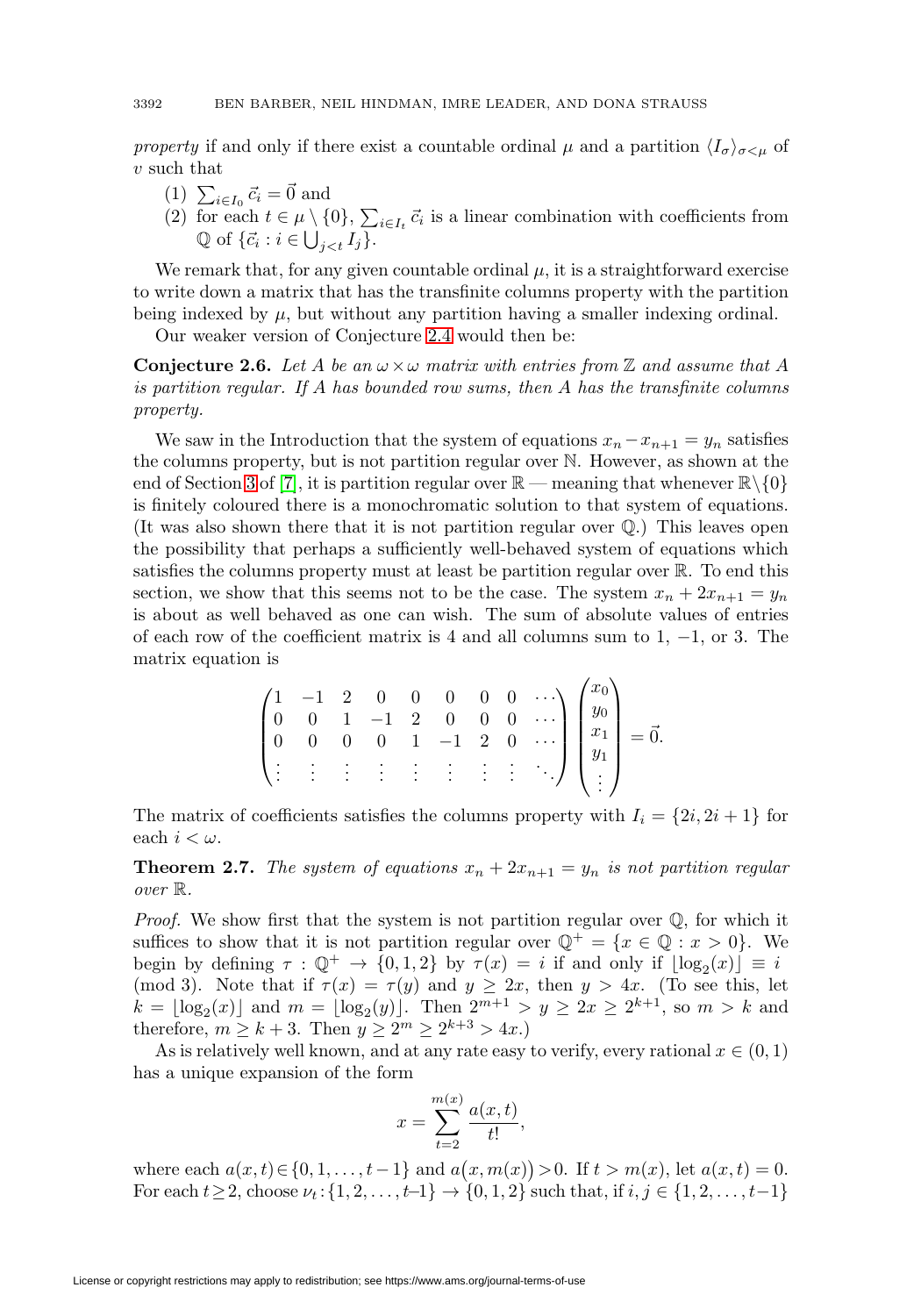and  $j \equiv 2i \pmod{t}$ , then  $\nu_t(i) \neq \nu_t(j)$ . (To see that such a colouring exists, let G be the digraph on vertex set  $\{1, 2, \ldots, t-1\}$  with an edge from i to j whenever  $j \equiv 2i$ (mod t). Then every edge of G is in at most one cycle, so  $G$  can be 3-coloured.)

Now define a finite colouring  $\varphi$  of  $\mathbb{Q}^+$  so that for  $x, y \in \mathbb{Q}^+$ ,  $\varphi(x) = \varphi(y)$  if and only if

- (1)  $\tau(x) = \tau(y);$
- (2)  $x < 1$  if and only if  $y < 1$ ; and
- (3) if  $x < 1$  and  $y < 1$ , then
	- (a)  $m(x) \equiv m(y) \pmod{3}$  and
	- (b) if  $m(x) = m(y)$ , then  $\nu_{m(x)}(a(x, m(x))) = \nu_{m(y)}(a(y, m(y))).$

Now suppose we have a system  $x_n + 2x_{n+1} = y_n$  for  $n < \omega$  such that  $\{x_n :$  $n < \omega$ }  $\cup$  {y<sub>n</sub> :  $n < \omega$ } is monochromatic with respect to  $\varphi$ . Given n, we have that  $y_n > 2x_{n+1}$  so, since  $\tau(y_n) = \tau(x_{n+1})$ , we have  $y_n > 4x_{n+1}$ . But then  $x_n = y_n - 2x_{n+1} > 2x_{n+1}$ . Therefore, the sequence  $\langle x_n \rangle_{n=0}^{\infty}$  is eventually less than 1 and therefore,

$$
\{x_n : n < \omega\} \cup \{y_n : n < \omega\} \subseteq (0,1).
$$

Given any  $k, \{x \in (0,1) : m(x) \leq k\}$  is finite and therefore, there is some n such that  $m(x_{n+1}) > m(x_n)$  and consequently  $m(x_{n+1}) \geq m(x_n) + 3$ . Let  $m = m(x_{n+1}),$ let  $(d, c, b) = (a(x_{n+1}, m-2), a(x_{n+1}, m-1), a(x_{n+1}, m)),$  and let  $(d', c', b') =$  $(a(y_n, m-2), a(y_n, m-1), a(y_n, m))$ . Now  $b' \equiv 2b \pmod{m}$  so, since  $\varphi(y_n) =$  $\varphi(x_{n+1})$  we must have that  $b' = 0$  and therefore,  $m(y_n) < m(x_{n+1}) = m$ . Thus  $m(y_n) \leq m-3$  and so  $d' = c' = 0$ . Since  $0 \equiv 2b \pmod{m}$  we must have that  $m = 2b$ . Since there is a carry out of position m when  $2x_{n+1}$  is computed,  $0 = c' \equiv 2c + 1 \pmod{m-1}$  and so there is a carry out of position  $m-1$ . But then  $0 = d' \equiv 2d + 1 \pmod{m-2}$ , which is impossible since  $m - 2$  is even.

Thus we have established that our system is not partition regular over  $\mathbb{Q}^+$ . Extend the colouring  $\varphi$  to a colouring  $\varphi'$  of  $\mathbb{Q} \setminus \{0\}$  with respect to which there is no monochromatic system (e.g., by reflecting to  $\{x \in \mathbb{Q} : x < 0\}$  using a new set of colours).

Now pick a Hamel basis B for R over Q and well-order B. For  $x \in \mathbb{R} \setminus \{0\}$  let supp(x) be the finite non-empty subset of B such that  $x = \sum_{b \in \text{supp}(x)} \alpha(x, b)b$  and each  $\alpha(x, b) \in \mathbb{Q} \setminus \{0\}$  and let  $b(x) = \max \text{supp}(x)$ .

Now let  $\psi : \mathbb{Q} \setminus \{0\} \to \{0, 1\}$  such that for all  $x \in \mathbb{Q} \setminus \{0\}$ ,  $\psi(2x) \neq \psi(x)$ . (For example, colour by the parity of the number of factors of 2 in the numerator or denominator of x.) Now define a finite colouring  $\gamma$  of  $\mathbb{R} \setminus \{0\}$  so that  $\gamma(x) = \gamma(y)$ if and only if

- (1)  $\alpha(x, b(x)) > 0$  if and only if  $\alpha(y, b(y)) > 0$ ;  $(2) \psi(\alpha(x,b(x))) = \psi(\alpha(y,b(y))),$  and
- (3)  $\varphi'(\alpha(x,b(x))) = \varphi'(\alpha(y,b(y))).$

Now suppose we have a system  $x_n + 2x_{n+1} = y_n$  in  $\mathbb R$  for  $n < \omega$  such that  ${x_n : n < \omega} \cup {y_n : n < \omega}$  is monochromatic with respect to  $\gamma$ . If for any n we have  $b(x_{n+1}) > b(x_n)$ , then we get  $b(y_n) = b(x_{n+1})$  and  $\alpha(y_n, b(y_n)) =$  $2\alpha(x_{n+1}, b(x_{n+1}))$ , contradicting requirement (2). Therefore, for each  $n, b(x_{n+1}) \leq$  $b(x_n)$ . Since there are no infinite strictly decreasing sequences in B, there are some  $b \in B$  and  $k < \omega$  such that for all  $n \geq k$ ,  $b(x_n) = b$ . Note that by requirement (1), for all such n,  $b(y_n) = b$ . Now let for each  $n < \omega$ ,  $x'_n = \alpha(x_{k+n}, b)$  and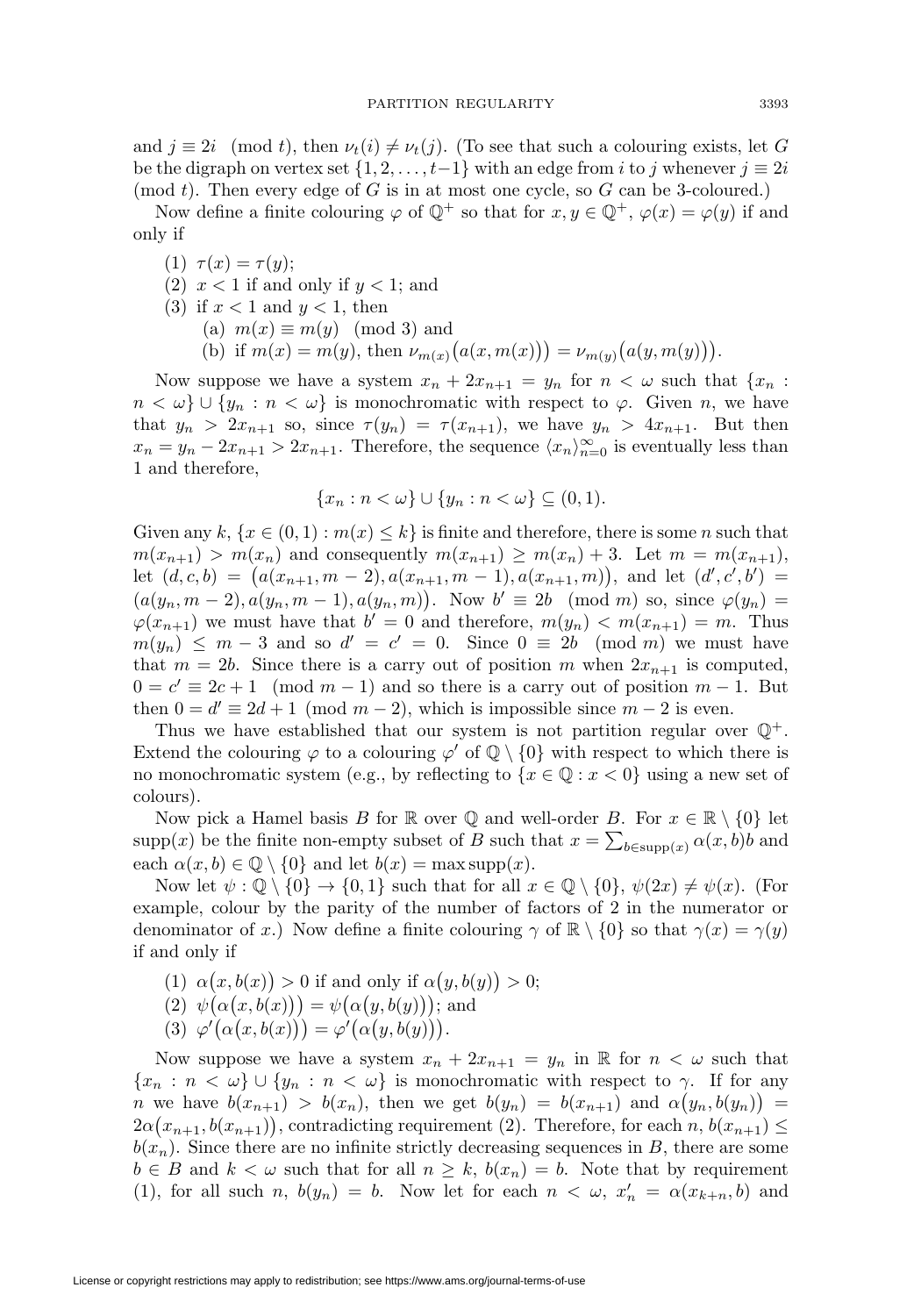<span id="page-7-0"></span> $y'_n = \alpha(y_{k+n}, b)$ . Then  $\{x'_n : n < \omega\} \cup \{y'_n : n < \omega\}$  is monochromatic with respect to  $\varphi'$  and for each  $n, x_n + 2x_{n+1} = y_n$ , a contradiction.

## 3. Proof of Lemma [1.4](#page-2-0)

In this section we will provide a proof of a generalisation of Lemma [1.4.](#page-2-0) We also prove a strengthening of Theorem [2.1.](#page-3-1) These results utilise the algebraic structure of the Stone–Cech compactification  $\beta S$  of a discrete semigroup S. We shall provide a brief introduction to this structure now. For proofs of the assertions made here, see the first four chapters of [\[11\]](#page-12-9). We shall be concerned here almost exclusively with commutative semigroups, so we will denote the operation of  $S$  by  $+$ . We mention here that the reader who is not interested in the results for general groups or semigroups can skip Lemma [3.1](#page-7-1) and its proof and rejoin the text at Lemma [3.3,](#page-9-0) taking G to be  $\mathbb Z$  and d to be the usual density for subsets of  $\mathbb Z$ .

We take the points of  $\beta S$  to be the ultrafilters on S, the principal ultrafilters being identified with the points of S, whereby we pretend that  $S \subseteq \beta S$ . Given a subset A of S,  $\overline{A} = \{p \in \beta S : A \in p\}$  is the closure of A in  $\beta S$  and  $\{\overline{A} : A \subseteq S\}$  is a basis for the open sets of  $\beta S$  as well as a basis for the closed sets of  $\beta S$ .

The operation on S extends to an operation on  $\beta S$ , also denoted by +, with the property that for each  $p \in \beta S$ , the function  $\rho_p : \beta S \to \beta S$  is continuous and for each  $x \in S$ , the function  $\lambda_x : \beta S \to \beta S$  is continuous where, for  $q \in \beta S$ ,  $\rho_p(q) = q + p$  and  $\lambda_x(q) = x+q$ . (The reader should be cautioned that  $(\beta S, +)$  is almost certain to not be commutative; the centre of  $(\beta N, +)$  is N.) Given  $A \subseteq S$  and  $p, q \in \beta S$ ,  $A \in p+q$ if and only if  $\{x \in S : -x + A \in q\}$  ∈ p, where  $-x + A = \{y \in S : x + y \in A\}$ .

Thus  $(\beta S, +)$  is a compact Hausdorff right topological semigroup. As with any such object, there exist idempotents in  $\beta S$ . Also,  $\beta S$  has a smallest two-sided ideal,  $K(\beta S)$ , which is the union of all of the minimal right ideals of  $\beta S$  as well as the union of all of the minimal left ideals of  $\beta S$ . The intersection of any minimal right ideal with any minimal left ideal is a group and any two such groups are isomorphic. In particular, there are idempotents in  $K(\beta S)$ . A subset C of S is said to be *central* if and only if it is a member of some idempotent in  $K(\beta S)$ . (Such idempotents are said to be minimal.) Since whenever the union of finitely many sets is a member of an ultrafilter, one of the sets must itself be a member of the ultrafilter, one has immediately that whenever S is finitely coloured, at least one colour class must be central. A subset A of S is said to be *central*<sup>\*</sup> if and only if it has non-empty intersection with any central set, equivalently if and only if it is a member of every minimal idempotent.

Given a set X, let  $\mathcal{P}_f(X)$  be the set of finite non-empty subsets of X. A subset A of S is syndetic if and only if there is some  $L \in \mathcal{P}_f(S)$  such that  $S = \bigcup_{t \in L} (-t + A)$ . A subset A of S is piecewise syndetic if and only if

$$
(\exists G \in \mathcal{P}_f(S))(\forall F \in \mathcal{P}_f(S))(\exists x \in S)(F + x \subseteq \bigcup_{t \in G}(-t + A)).
$$

It is then a fact that A is piecewise syndetic if and only if  $A \cap K(\beta S) \neq \emptyset$ . In particular, every central set is piecewise syndetic.

<span id="page-7-1"></span>**Lemma 3.1.** Let  $(S,+)$  be a commutative cancellative semigroup. There is a function  $d : \mathcal{P}(S) \to [0,1]$  with the following properties.

- (1)  $d(S)=1$ .
- (2) For each piecewise syndetic subset A of S,  $d(A) > 0$ .
- (3) For  $B, C \subseteq S$ ,  $d(B \cup C) \leq d(B) + d(C)$ .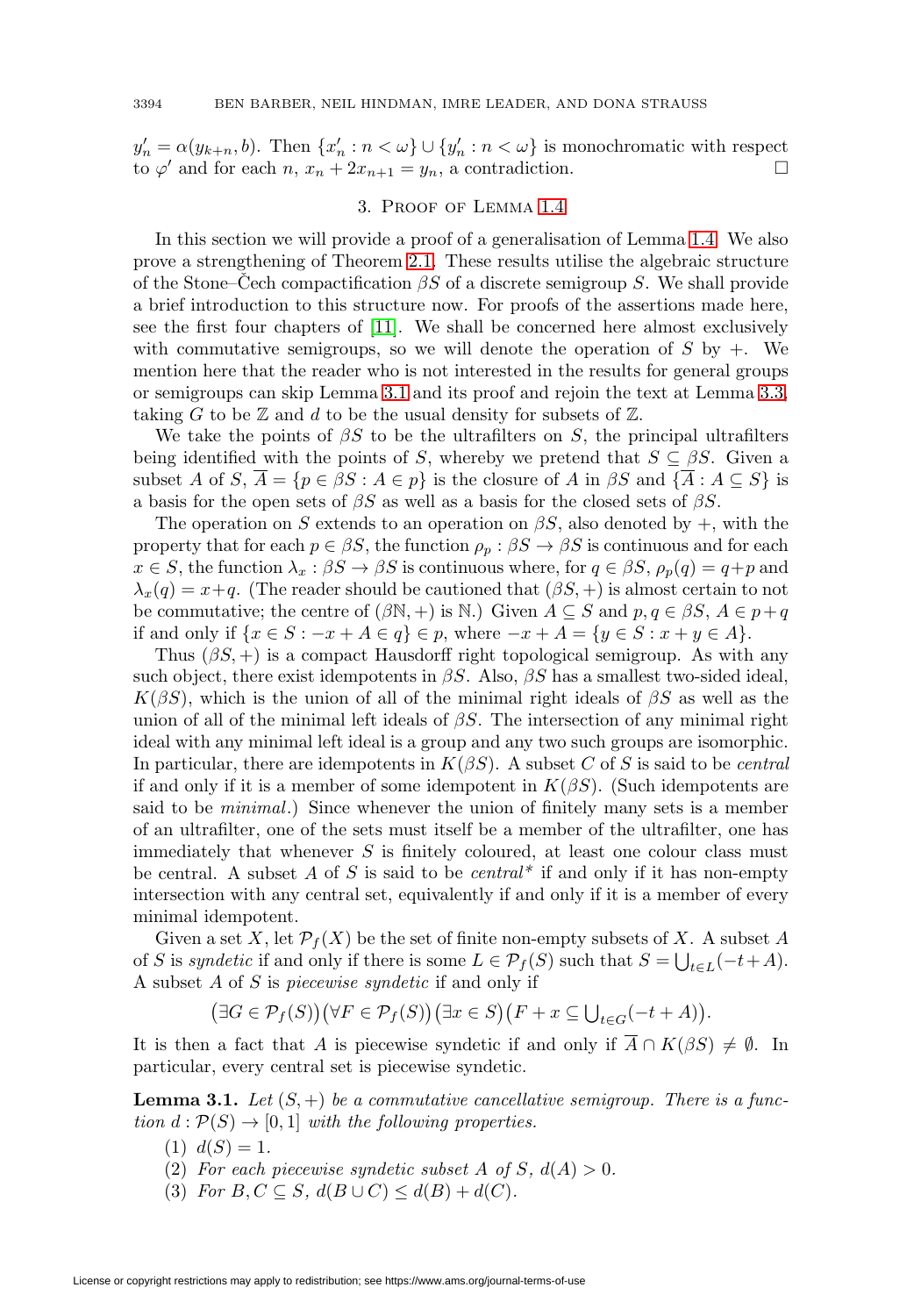- (4) For  $a \in S$  and  $B \subseteq S$ ,  $d(B) = d(a + B) = d(-a + B)$ .
- (5) If  $B \subseteq S$ ,  $n \in \mathbb{N}$ , and  $x_1, x_2, \ldots, x_n \in S$  such that  $(x_i + B) \cap (x_i + B) = \emptyset$ if  $i \neq j$ , then  $d\left(\bigcup_{i=1}^{n}(x_i+B)\right)=nd(B)$ .

Proof. There are at least two ways to see this. One way is to use the following very general result, whose proof can be found in [\[3\]](#page-11-1).

<span id="page-8-0"></span>**Lemma 3.2.** Let S be a left amenable semigroup and let A be a piecewise syndetic subset of S. Then a probability measure  $\nu$  can be defined on  $\beta S$  with the following properties:

(a)  $\nu(s^{-1}B) = \nu(B)$  for every Borel subset B of βS and every  $s \in S$  and (b)  $\nu(\overline{A}) > 0$ .

If, in addition S is cancellative, then:

(c)  $\nu(sB) = \nu(B)$  for every Borel subset B of  $\beta S$  and every  $s \in S$ .

Using this lemma, one then defines  $d(B) = \sup \{ \nu(\overline{B}) : \nu \text{ is a probability measure} \}$ on  $\beta S$  satisfying (a) and (c) of Lemma [3.2](#page-8-0).

An alternative, mostly elementary, method is to use the fact proved by Argabright and Wilde in [\[1,](#page-11-2) Theorem 4] that any commutative semigroup satisfies the Strong Følner Condition:

$$
(\forall H \in \mathcal{P}_f(S)) (\forall \epsilon > 0) (\exists K \in \mathcal{P}_f(S)) (\forall s \in H) (|K \triangle (s + K)| < \epsilon \cdot |K|).
$$

(For an entirely elementary proof of this fact see [\[9,](#page-12-10) Section 7].)

If S satisfies the Strong Følner Condition and  $A \subseteq S$ , then the Følner density of A is

$$
d(A) = \sup \{ \alpha : (\forall H \in \mathcal{P}_f(S)) (\forall \epsilon > 0) (\exists K \in \mathcal{P}_f(S)) (|A \cap K| \ge \alpha \cdot |K|) \text{ and } (\forall s \in H) (|K \triangle (s + K)| < \epsilon \cdot |K|) \}.
$$

Conclusions (1) and (3) are routine to verify for Følner density, and conclusion (4) is established in [\[8,](#page-12-11) Theorem 4.17]. Define

$$
\mathbf{D} = \{ p \in \beta S : (\forall A \in p)(d(A) > 0) \}.
$$

To verify (2), let A be a piecewise syndetic subset of S. By [\[10,](#page-12-12) Theorems 2.12, 2.14, and 5.9], **D** is a two-sided ideal of  $\beta S$ . (Alternatively, it is a routine elementary argument to establish directly that **D** is a two-sided ideal of  $\beta S$ .) Since **D** is a two-sided ideal of  $\beta S$ ,  $K(\beta S) \subseteq \mathbf{D}$ . Since A is piecewise syndetic,  $\overline{A} \cap K(\beta S) \neq \emptyset$ and therefore,  $A \cap \mathbf{D} \neq \emptyset$ . Therefore  $d(A) > 0$ .

Finally, it is routine to establish that conclusion (5) holds. To emphasize how routine it is, we present the full proof now. By conclusions (3) and (4),  $d\left(\bigcup_{i=1}^n(x_i+B)\right) \leq \sum_{i=1}^n d(x_i+B) = nd(B)$ . Let  $a = d(B)$ . We complete the proof by showing that if  $\alpha < a$ , then  $d\left(\bigcup_{i=1}^n (x_i + B)\right) \geq n\alpha$ .

Let  $\alpha < a$  be given and let  $\gamma = (a - \alpha)/2$ . To see that  $d(\bigcup_{i=1}^{n} (x_i + B)) \geq n\alpha$ , let  $H \in \mathcal{P}_f(S)$  and  $\epsilon > 0$  be given. Let  $H' = H \cup \{x_1, x_2, \ldots, x_n\}$  and let  $\epsilon' =$  $\min{\{\epsilon, \gamma\}}$ . Since  $d(B) > \alpha + \gamma$ , pick  $K \in \mathcal{P}_f(S)$  such that  $|B \cap K| \geq (\alpha + \gamma)|K|$ and  $(\forall s \in H')(|K \triangle (s + K)| < \epsilon' |K|)$ . Then  $(\forall s \in H)(|K \triangle (s + K)| < \epsilon |K|)$  so it suffices to show that  $\left| \left( \bigcup_{i=1}^n (x_i+B) \right) \cap K \right|$ suffices to show that  $|(\bigcup_{i=1}^n (x_i+B)) \cap K| \ge n\alpha |K|$ . By the disjointness assumption,<br> $|(\bigcup_{i=1}^n (x_i+B)) \cap K| = \sum_{i=1}^n |(x_i+B) \cap K|$  so it suffices to let  $i \in \{1,2,\ldots,n\}$ and show that  $|(x_i + B) \cap K| \ge \alpha |K|$ .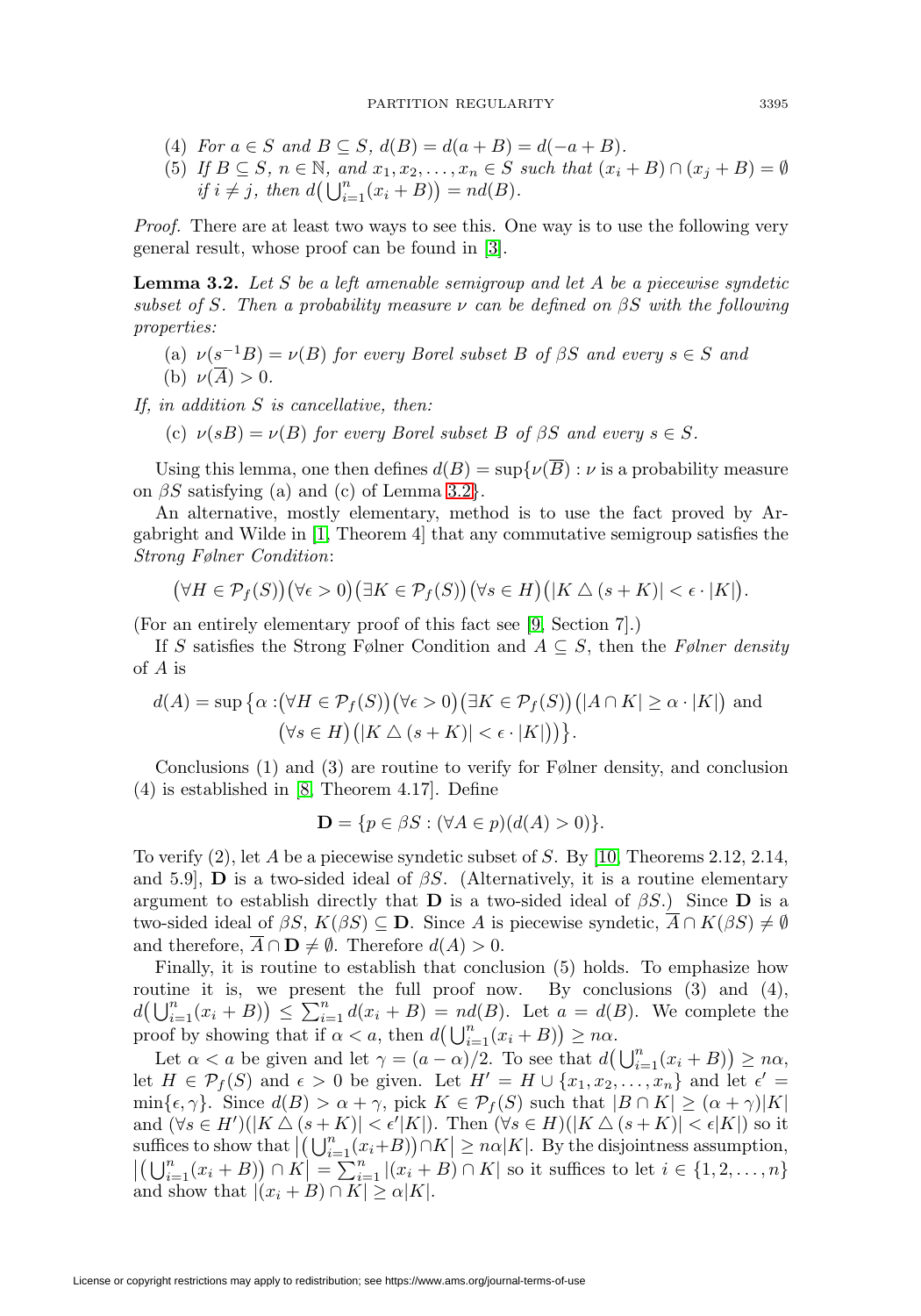So let  $i \in \{1, 2, \ldots, n\}$  be given. Since  $x_i \in H'$ , we have that  $|(x_i + K) \setminus K|$  $\epsilon'|K|$ . Therefore

$$
|(x_i + B) \cap K| \ge |(x_i + B) \cap (x_i + K)| - |(x_i + K) \setminus K|
$$
  
> |B \cap K| - \epsilon'|K|  

$$
\ge (\alpha + \gamma)|K| - \gamma|K|
$$
  
= \alpha|K|.

 $\Box$ 

For the rest of this section we will assume we have a density function d as guaranteed by Lemma [3.1.](#page-7-1)

The next few lemmas are based on very similar results from [\[2\]](#page-11-0). Recall that, given a commutative semigroup  $(S, +)$ ,  $A \subseteq S$  and  $k \in \mathbb{N}$ ,  $kA = A + A + \cdots + A$   $(k$ times) and  $k \cdot A = \{k \cdot s : s \in A\}.$ 

<span id="page-9-0"></span>**Lemma 3.3.** Let  $(G, +)$  be a commutative group and let A be a piecewise syndetic subset of G. Then  $A - A$  is syndetic in G.

*Proof.* Pick  $H \in \mathcal{P}_f(G)$  such that

$$
(\forall F \in \mathcal{P}_f(G)) (\exists y \in G) (F + y \subseteq \bigcup_{t \in H} (-t + A)).
$$

Let  $L = H - H$ . We claim that  $G \subseteq \bigcup_{s \in L} (-s + (A - A))$ . To see this, let  $x \in G$ . Pick  $y \in G$  such that  $\{0, x\} + y \subseteq \bigcup_{t \in H} (-t + A)$ . Pick  $t_1$  and  $t_2$  in H such that  $t_1 + x + y \in A$  and  $t_2 + 0 + y \in A$ . Then  $x + (t_1 - t_2) \in A - A$ .

<span id="page-9-2"></span>**Lemma 3.4.** Let  $(G, +)$  be a commutative group and let  $S \subseteq G$  such that  $0 \in S$ ,  $S = -S$ , and  $d(S) > 0$ . Then there is a subgroup E of G such that if  $l \geq 2/d(S)$ , then  $lS = E$ .

*Proof.* We will show that there is some  $j \leq 1/d(S)$  such that  $(2j+1)S = (2j)S$ , and so  $(k+1)S = kS$  for  $k \geq 2/d(S)$ . Once we have shown this, let  $k = \lfloor 2/d(S) \rfloor$  and let  $E = kS$ . We have that  $E + E = kS + kS = (2k)S = E$ . Since S is symmetric, we also have that  $E = -E$ , so E is closed under addition and the taking of inverses, hence, is a subgroup of G as required.

Suppose instead that for each  $j \leq 1/d(S), (2j)S \subsetneq (2j+1)S$ . We claim that, for each such j,  $(2j+1)S$  contains  $j+1$  disjoint translates of S. This is a contradiction for  $j = |1/d(S)|$ .

The claim is true for  $j = 0$ . For  $j > 0$ , choose  $x \in (2j + 1)S \setminus (2j)S$ . Then  $x = s_1 + \cdots + s_{2j+1}$  with  $s_i \in S$  for each i. We have

$$
S + x - s_1 = S + s_2 + \dots + s_{2j+1} \subseteq (2j+1)S
$$
  
and  $(2j-1)S - s_1 \subseteq (2j)S \subseteq (2j+1)S$ .

Since  $(2j - 1)S - s_1$  contains j disjoint translates of S, it suffices to show that  $S + x - s_1$  and  $(2j - 1)S - s_1$  are disjoint. But if they intersect, then  $t_0 + x - s_1 =$  $t_1+\cdots+t_{2j-1}-s_1$  for some  $t_i \in S$ , from which it follows that  $x = t_1+\cdots+t_{2j-1}-t_0 \in (2i)S$  contradicting the choice of  $x$  $(2j)S$ , contradicting the choice of x.

<span id="page-9-1"></span>**Lemma 3.5.** Let  $(G, +)$  be a commutative group and let  $S \subseteq G$  such that  $0 \in S$  and  $d(S) > 0$ . Then there exists  $Y \subseteq G$  such that for  $k \geq 2/d(S)$ , we have  $S - kS = Y$ .

*Proof.* We suppose to the contrary that  $S-(2j)S \subsetneq S-(2j+1)S$  for all  $j \leq 1/d(S)$ and show that  $S - (2j + 1)S$  contains  $j + 1$  disjoint translates of S for each such j, which is impossible for  $j = |1/d(S)|$ .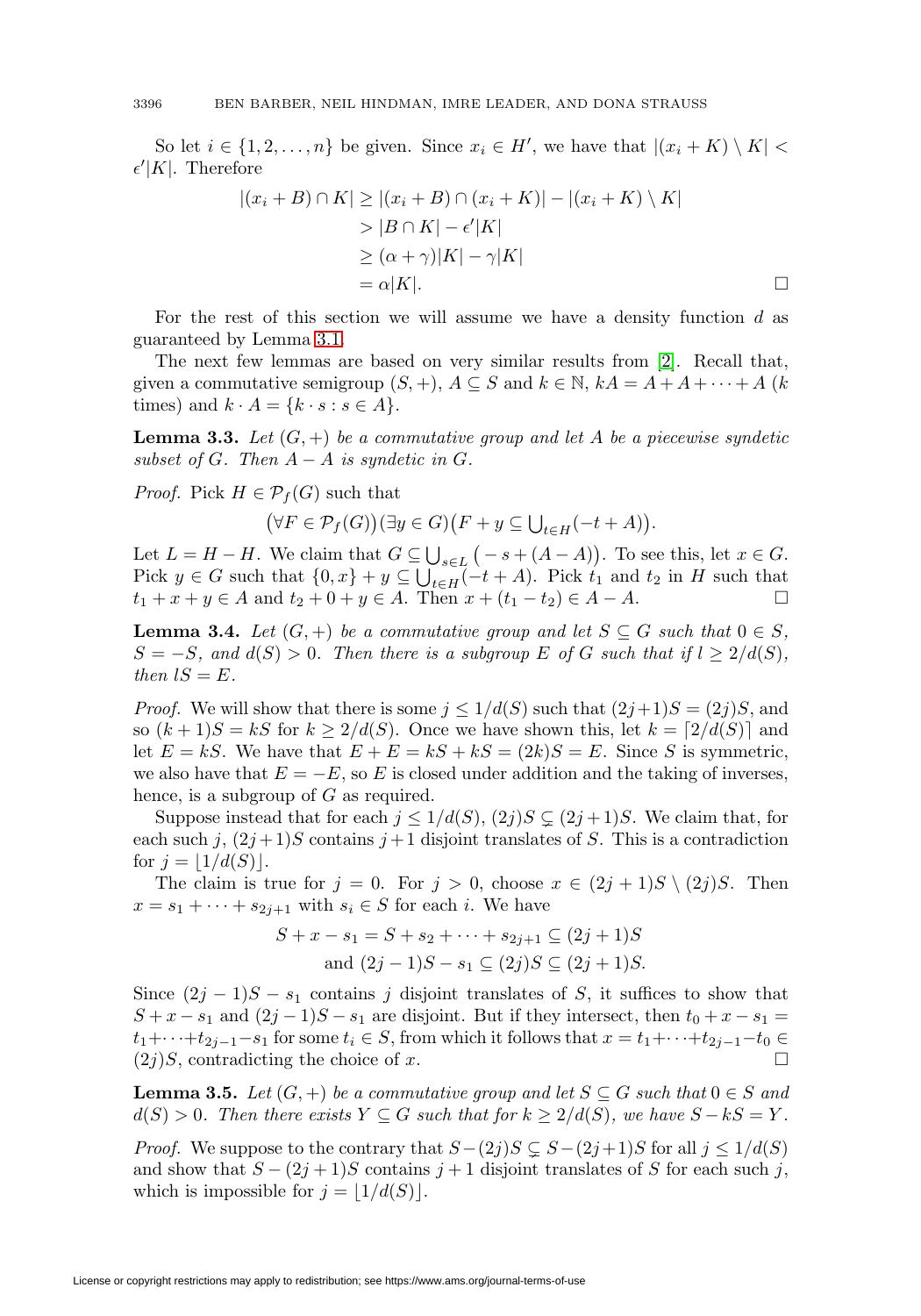The claim is true for  $j = 0$ . For  $j > 0$ , choose  $x \in (S - (2j + 1)S) \setminus (S - (2j)S)$ . Then  $x = s_0 - s_1 - \cdots - s_{2j+1}$  with  $s_i \in S$  for each i. We have

$$
S + x - s_0 \subseteq S - (2j + 1)S, \text{ and}
$$
  

$$
S - (2j - 1)S - s_0 \subseteq S - (2j)S \subseteq S - (2j + 1)S,
$$

hence it suffices to show that  $S + x - s_0$  and  $S - (2j - 1)S - s_0$  are disjoint. But if they intersect then  $t_0 + x - s_0 = t_1 - t_2 - \cdots - t_{2j} - s_0$  for some  $t_i \in S$ , whence  $x = t_1 - t_2 - \cdots - t_{2j} - t_0 \in S - (2j)S$ , contradicting the choice of x.

<span id="page-10-1"></span>**Lemma 3.6.** Let  $(G, +)$  be a commutative group and let  $A \subseteq G$  such that  $d(A) > 0$ . Assume that E is a subgroup of G such that if  $l \geq 2/d(A-A)$ , then  $l(A-A) = E$ . If  $k > 2/d(A)$ , then  $(A - kA) = (A - kA) + E$ .

*Proof.* Let  $k = \lfloor 2/d(A) \rfloor$  and let  $X = A - kA$ . For any  $a \in A$ ,  $0 \in A - a$ and  $d(A - a) = d(A)$ , so by Lemma [3.5,](#page-9-1) if  $Y = (A - a) - k(A - a)$  then also  $Y = (A - a) - (k + 1)(A - a)$  and so  $X = X - (A - a)$ . Letting a range over the whole of A gives  $X = X + (A - A)$ . Then for all  $l \in \mathbb{N}$ ,  $X = X + l(A - A)$ , hence  $X = X + E$  as required.

The following is our promised generalisation of Lemma [1.4.](#page-2-0)

<span id="page-10-2"></span>**Lemma 3.7.** Let  $(G, +)$  be a commutative group and assume that  $n \cdot G$  is a central\* set for each  $n \in \mathbb{N}$ . Let A be a central subset of G. Then  $d(A) > 0$  and there exists  $m \in \mathbb{N}$  such that if  $k \geq 2/d(A)$ , then  $m \cdot G \subseteq A - kA$ .

*Proof.* Since A is piecewise syndetic, by Lemma [3.1](#page-7-1)  $d(A) > 0$ . Let  $S = A - A$ . Pick by Lemma [3.4](#page-9-2) a subgroup E of G such that if  $l \geq 2/d(S)$ , then  $lS = E$ . By Lemma [3.6](#page-10-1) we have that if  $k \geq 2/d(A)$ , then  $(A - kA) = (A - kA) + E$ .

Now  $A - A$  is syndetic by Lemma [3.3.](#page-9-0) Let  $l = \lceil 2/d(A - A) \rceil$ . Then  $A - A \subseteq$  $l(A - A) = E$ , so E is syndetic. Pick  $n \in \mathbb{N}$  and  $x_1, x_2, \ldots, x_n \in G$  such that  $G = \bigcup_{i=1}^{n'} (-x_i + E)$ . For  $i \in \{1, 2, ..., n\}$  pick  $a_i < b_i$  in N and  $j \in \{1, 2, ..., n\}$ such that  $a_i \cdot x_i \in (-x_j + E)$  and  $b_i \cdot x_i \in (-x_j + E)$ . Then  $(b_i - a_i) \cdot x_i \in E - E = E$ . Let  $m = \prod_{i=1}^{n} (b_i - a_i)$ . Then for each  $i \in \{1, 2, ..., n\}, m \cdot x_i \in E$ .

We claim that  $m \cdot G \subseteq E$ . So let  $x \in G$  and pick  $i \in \{1, 2, ..., n\}$  such that  $x \in (-x_i + E)$ . Then  $x_i + x \in E$  so  $m \cdot x_i + m \cdot x \in E$ . Since  $m \cdot x_i \in E$ , we have that  $m \cdot x \in E$ .

Finally, let  $k \geq 2/d(A)$ . Then  $(A - kA) = (A - kA) + E$ . Since  $m \cdot G$  is central\*,  $A \cap m \cdot G \neq \emptyset$ . If  $x \in A \cap m \cdot G$ , then  $x - k \cdot x \in (A - kA) \cap E$  so  $E = (x - k \cdot x) + E \subseteq A - kA$ . Thus  $m \cdot G \subseteq A - kA$ .

*Proof of Lemma* [1.4](#page-2-0). Let  $C$  be a central subset of  $N$ . By [\[11,](#page-12-9) Exercise 4.3.8]  $K(\beta \mathbb{Z}) = K(\beta \mathbb{N}) \cup -K(\beta \mathbb{N})$ . Therefore C is a central subset of Z. Given  $n \in \mathbb{N}$ , by [\[11,](#page-12-9) Lemma 6.6],  $n \cdot \mathbb{N}$  is a member of every idempotent in  $\beta \mathbb{N}$ , so in particular is a member of every idempotent in  $K(\beta N)$ . Again using the fact that  $K(\beta \mathbb{Z}) = K(\beta \mathbb{N}) \cup -K(\beta \mathbb{N}),$  we then have that  $n \cdot \mathbb{Z}$  is central<sup>\*</sup> in  $\mathbb{Z}$ . Therefore Lemma [3.7](#page-10-2) applies.  $\Box$ 

We are now ready for our strengthening of Theorem [2.1.](#page-3-1)

<span id="page-10-0"></span>**Corollary 3.8.** Let A be the matrix of Theorem [2.1](#page-3-1). For any central subset C of N, there exist  $\vec{x}$  and  $\vec{y}$  in  $C^{\omega}$  such that  $(A - I) \begin{pmatrix} \vec{x} \\ \vec{x} \end{pmatrix}$  $\bar{y}$  $\vec{A}$  =  $\vec{0}$  and all entries of  $\begin{pmatrix} \vec{x} \\ \vec{x} \end{pmatrix}$  $\bar{y}$ ) are distinct.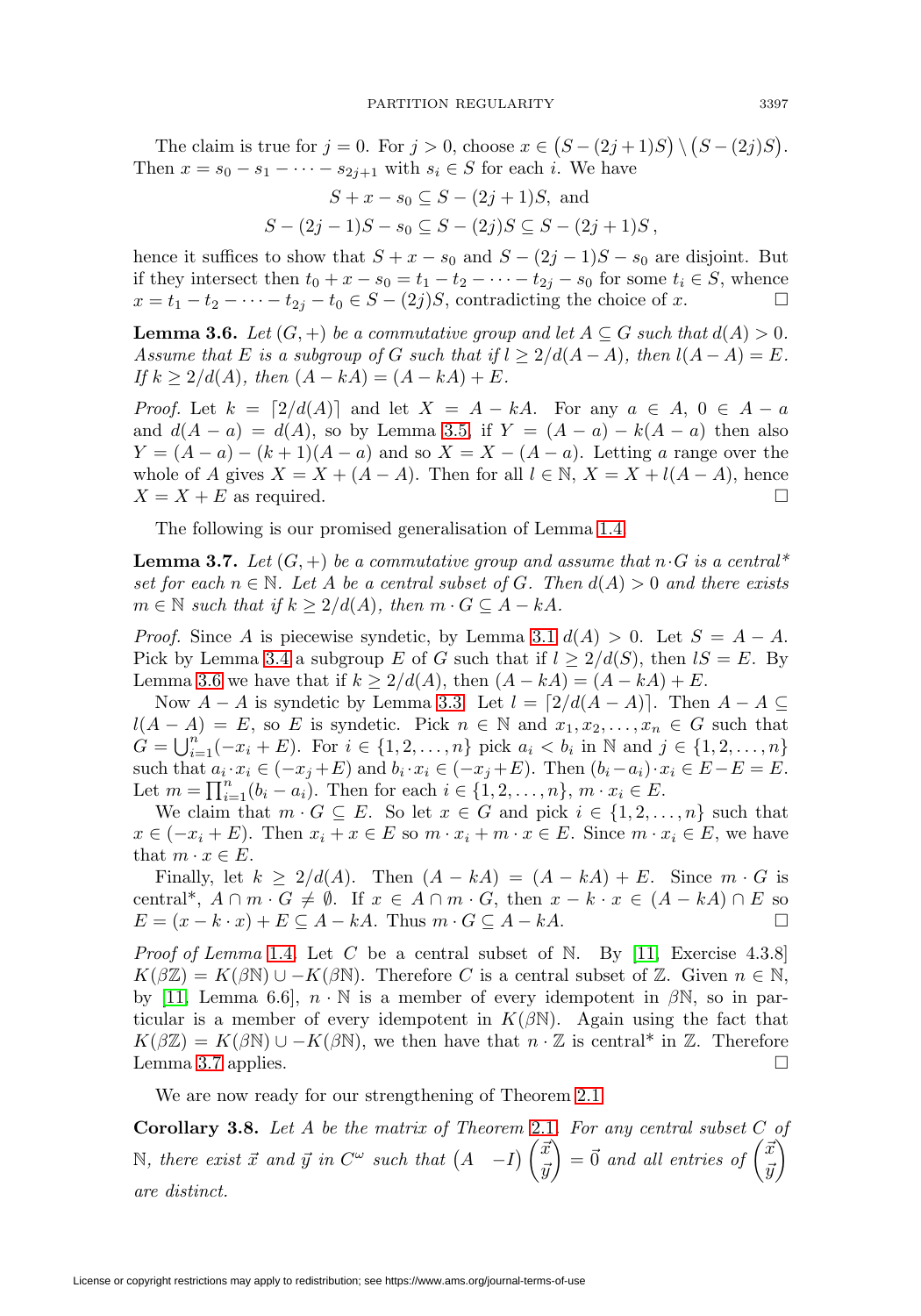*Proof.* Let C be a central set and pick an idempotent  $p \in K(\beta\mathbb{N})$  such that  $C \in p$ . Let  $C^* = \{x \in C : -x + C \in p\}$ . By [\[11,](#page-12-9) Lemma 4.14], if  $x \in C^*$ , then  $-x + C^* \in p$ . By Lemma [3.7,](#page-10-2) pick  $m \in \mathbb{N}$  such that for all  $k \geq 2/d(C^*)$ ,  $m \cdot \mathbb{Z} \subseteq C^* - kC^*$ . Pick  $M \in \mathbb{N}$  such that  $2^{M+1} \geq m - 2 + \lceil 2/d(C^*) \rceil$ .

Let P be the  $(M+1) \times 2^{M+1}$  matrix consisting of rows  $0, 1, \ldots, M$  and columns  $0, 1, \ldots, 2^{M+1} - 1$  of A and let  $I_{M+1}$  be the  $(M+1) \times (M+1)$  identity matrix. If the columns of  $\begin{pmatrix} I_{M+1} \\ D \end{pmatrix}$ P are reversed, then the first nonzero entry in each column is 1, so by [\[11,](#page-12-9) Corollary 15.6],  $\begin{pmatrix} I_{M+1} \\ D \end{pmatrix}$ P is image partition regular over  $\mathbb N$  and thus by [\[11,](#page-12-9) Theorem 15.24(m)] we may choose  $\vec{x} = \langle x_i \rangle_{i=0}^{2^{M+1}-1}$  and  $\vec{y} = \langle y_i \rangle_{i=0}^{M}$  in  $C^*$ such that all entries of  $\begin{pmatrix} \vec{x} \\ \vec{x} \end{pmatrix}$  $\bar{y}$ are distinct.

Now let  $r \geq M$  and assume that we have chosen  $\langle x_i \rangle_{i=0}^{2^{r+1}-1}$  and  $\langle y_i \rangle_{i=0}^r$  in  $C^*$ such that for each  $n \in \{0, 1, ..., r\}$ ,  $y_n = 2x_n + \sum_{j=2^n}^{2^{n+1}-1} x_n$  and all of the  $x_i$  and  $y_j$  are distinct. For  $2^{r+1} \le t \le 2^{r+2} - 1$ , let  $z_t = x_{r+1}$ . Let  $k = 2^{r+1} - m + 2$ . Then  $k \ge [2/d(C^*)]$  and  $2x_{r+1} + \sum_{t=2^{r+1}+m-3}^{2^{r+1}+m-3} z_t = m \cdot x_{r+1} \in m \cdot \mathbb{Z}$  so by Lemma [3.7](#page-10-2) we may pick  $v \in C^*$  and pick  $z_t \in C^*$  for  $2^{r+1} + m - 2 \le t \le 2^{r+2} - 1$  such that  $v = 2x_{r+1} + \sum_{t=2^{r+1}}^{2^{r+2}-1} z_t$ . Let

$$
D = (-v + C^*) \cap \bigcap_{t=2^{r+1}}^{2^{r+2}-1} (-z_t + C^*).
$$

Then  $D \in p$ , which is an idempotent, so by [\[11,](#page-12-9) Theorem 5.8] pick a sequence  $\langle w_n \rangle_{n=1}^{\infty}$  in N such that  $FS(\langle w_n \rangle_{n=1}^{\infty}) = \{ \sum_{t \in F} x_t : F \in \mathcal{P}_f(\mathbb{N}) \} \subseteq D$ . We may assume that the sequence  $\langle w_n \rangle_{n=1}^{\infty}$  is increasing. Choose  $n(2^{r+1}) \in \mathbb{N}$  such that  $w_{n(2^{r+1})} > \max\left(\left\{x_i : i \in \{0,1,\ldots,2^{r+1}-1\}\right\} \cup \left\{y_i : i \in \{0,1,\ldots,r\}\right\}\right)$ . Given  $j \in \{2^{r+1}, 2^{r+1}+1, \ldots, 2^{r+1}-2\}$ , having chosen  $n(j)$ , pick  $n(j + 1) > n(j)$  such that  $w_{n(j+1)} > z_j + w_{n(j)}$ .

For  $2^{r+1} \leq j \leq 2^{r+1}-1$ , let  $x_j = z_j + w_{n(j)}$  and let  $y_{r+1} = 2x_{r+1} + \sum_{j=2^{r+1}}^{2^{r+2}-1} x_j$ . Then each  $x_j \in C^*$  and  $y_{r+1} = v + \sum_{j=2^{r+1}}^{2^{r+2}-1} w_{n(j)} \in C^*$ . Finally,

$$
\max\left(\left\{x_i : i \in \{0, 1, \dots, 2^{r+1} - 1\}\right\} \cup \left\{y_i : i \in \{0, 1, \dots, r\}\right\}\right) < x_{2^{r+1}} < x_{2^{r+1}+1} < \dots < x_{2^{r+2}-1} < y_{r+1}.
$$

Remark 3.9. We remark that Corollary [3.8](#page-10-0) holds more generally. Let G be a commutative group with the property that, for every  $n \in \mathbb{N}$ ,  $n \cdot G$  is a central subset of G. Then Corollary [3.8](#page-10-0) holds with  $N$  replaced by G. The proof is essentially the same.

#### **REFERENCES**

- <span id="page-11-2"></span>[1] L. N. Argabright and C. O. Wilde, Semigroups satisfying a strong Følner condition, Proc. Amer. Math. Soc. **18** (1967), 587–591. M[R0210797 \(35 #1683\)](http://www.ams.org/mathscinet-getitem?mr=0210797)
- <span id="page-11-0"></span>[2] Ben Barber, Neil Hindman, and Imre Leader, Partition regularity in the rationals, J. Combin. Theory Ser. A **120** (2013), no. 7, 1590–1599, DOI 10.1016/j.jcta.2013.05.011. M[R3092686](http://www.ams.org/mathscinet-getitem?mr=3092686)
- <span id="page-11-1"></span>[3] H. G. Dales, A. T.-M. Lau, and D. Strauss, Banach algebras on semigroups and on their compactifications, Mem. Amer. Math. Soc. **205** (2010), no. 966, vi+165, DOI 10.1090/S0065- 9266-10-00595-8. M[R2650729 \(2011d:43001\)](http://www.ams.org/mathscinet-getitem?mr=2650729)